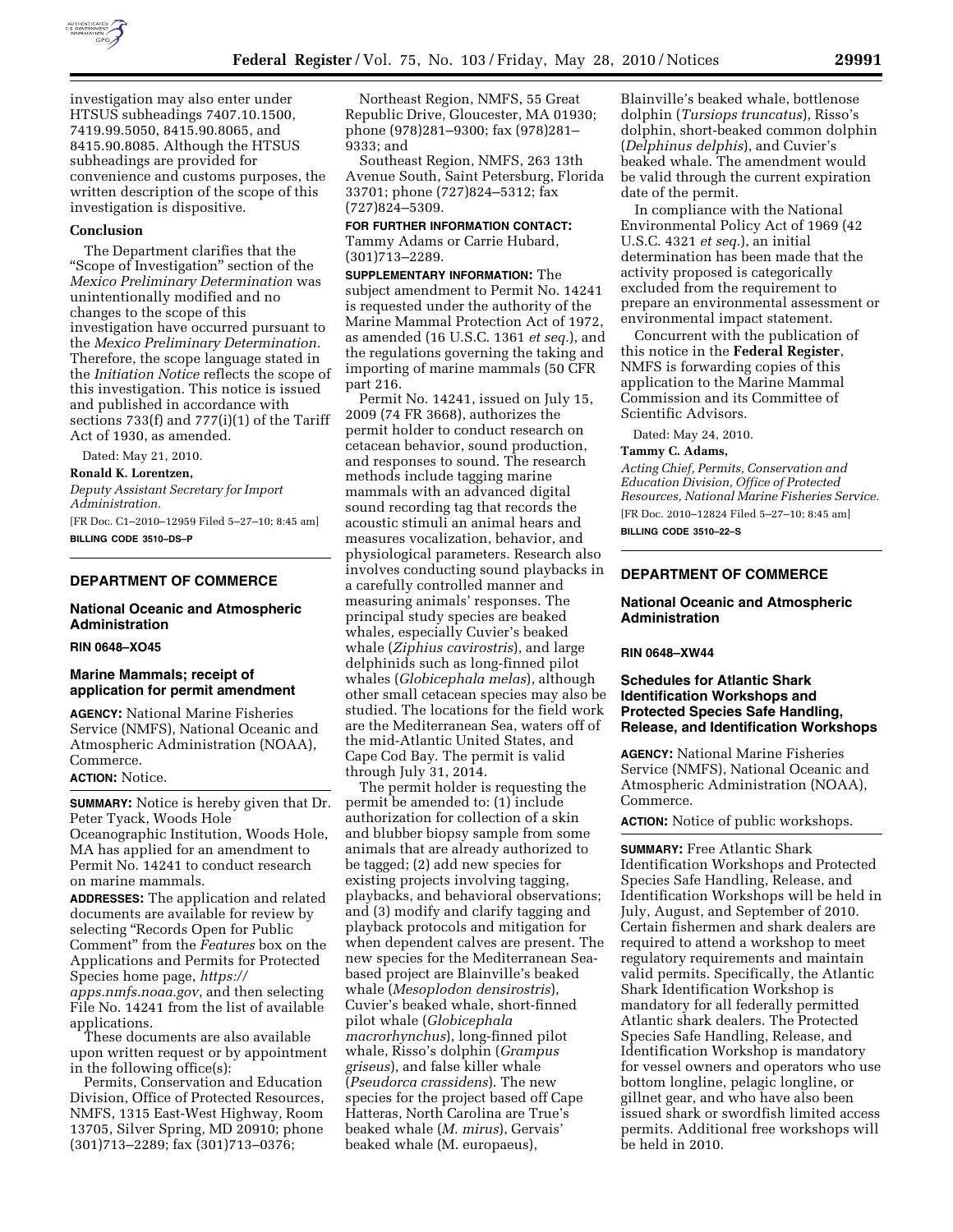**DATES:** The Atlantic Shark Identification Workshops will be held July 8, August 5, and September 2, 2010.

The Protected Species Safe Handling, Release, and Identification Workshops will be held July 21, July 28, August 11, August 25, September 15, and September 22, 2010.

See SUPPLEMENTARY INFORMATION for further details.

**ADDRESSES:** The Atlantic Shark Identification Workshops will be held in Jefferson, LA; Panama City, FL; and Wilmington, NC.

The Protected Species Safe Handling, Release, and Identification Workshops will be held in Clearwater, FL; Corpus Christi, TX; Wilmington, NC; Boston, MA; Manahawkin, NJ; and Kenner, LA.

See SUPPLEMENTARY INFORMATION for further details on workshop locations.

## **FOR FURTHER INFORMATION CONTACT:**

Richard A. Pearson by phone: (727) 824–5399, or by fax: (727) 824–5398.

**SUPPLEMENTARY INFORMATION:** The workshop schedules, registration information, and a list of frequently asked questions regarding these workshops are posted on the Internet at: *http://www.nmfs.noaa.gov/sfa/hms/ workshops/*.

## **Atlantic Shark Identification Workshops**

Since January 1, 2008, Atlantic shark dealers have been prohibited from receiving, purchasing, trading, or bartering for Atlantic sharks unless a valid Atlantic Shark Identification Workshop certificate is on the premises of each business listed under the shark dealer permit which first receives Atlantic sharks (71 FR 58057; October 2, 2006). Dealers who attend and successfully complete a workshop are issued a certificate for each place of business that is permitted to receive sharks. These certificate(s) are valid for 3 years. Approximately 45 free Atlantic Shark Identification Workshops have been conducted since January 2007.

Currently permitted dealers may send a proxy to an Atlantic Shark Identification Workshop. However, if a dealer opts to send a proxy, the dealer must designate a proxy for each place of business covered by the dealer's permit which first receives Atlantic sharks. Only one certificate will be issued to each proxy. A proxy must be a person who is currently employed by a place of business covered by the dealer's permit; is a primary participant in the identification, weighing, and/or first receipt of fish as they are offloaded from a vessel; and who fills out dealer reports. Atlantic shark dealers are

prohibited from renewing a Federal shark dealer permit unless a valid Atlantic Shark Identification Workshop certificate for each business location which first receives Atlantic sharks has been submitted with the permit renewal application. Additionally, trucks or other conveyances which are extensions of a dealer's place of business must possess a copy of a valid dealer or proxy Atlantic Shark Identification Workshop certificate.

#### *Workshop Dates, Times, and Locations*

1. July 8, 2010, 12 p.m. - 5 p.m., Rosedale Branch Library, 4036 Jefferson Highway, Jefferson, LA 70121.

2. August 5, 2010, 12 p.m. - 5 p.m., National Marine Fisheries Service Library, 3500 Delwood Beach Road, Panama City, FL 32408.

3. September 2, 2010, 12 p.m. - 5 p.m., Comfort Inn (UNC-Wilmington), 151 South College Road, Wilmington, NC 28403.

#### *Registration*

To register for a scheduled Atlantic Shark Identification Workshop, please contact Eric Sander at *esander@peoplepc.com* or at (386) 852– 8588.

## *Registration Materials*

To ensure that workshop certificates are linked to the correct permits, participants will need to bring specific items to the workshop:

• Atlantic shark dealer permit holders must bring proof that the attendee is an owner or agent of the business (such as articles of incorporation), a copy of the applicable permit, and proof of identification.

• Atlantic shark dealer proxies must bring documentation from the permitted dealer acknowledging that the proxy is attending the workshop on behalf of the permitted Atlantic shark dealer for a specific business location, a copy of the appropriate valid permit, and proof of identification.

## *Workshop Objectives*

The Atlantic Shark Identification Workshops are designed to reduce the number of unknown and improperly identified sharks reported in the dealer reporting form and increase the accuracy of species-specific dealerreported information. Reducing the number of unknown and improperly identified sharks will improve quota monitoring and the data used in stock assessments. These workshops will train shark dealer permit holders or their proxies to properly identify Atlantic shark carcasses.

## **Protected Species Safe Handling, Release, and Identification Workshops**

Since January 1, 2007, shark limitedaccess and swordfish limited-access permit holders who fish with longline or gillnet gear have been required to submit a copy of their Protected Species Safe Handling, Release, and Identification Workshop certificate in order to renew either permit (71 FR 58057; October 2, 2006). These certificate(s) are valid for 3 years. As such, vessel owners who have not already attended a workshop and received a NMFS certificate, or vessel owners whose certificate(s) will expire prior to the next permit renewal, must attend a workshop to fish with, or renew, their swordfish and shark limited-access permits. Additionally, new shark and swordfish limited-access permit applicants who intend to fish with longline or gillnet gear must attend a Protected Species Safe Handling, Release, and Identification Workshop and submit a copy of their workshop certificate before either of the permits will be issued. Approximately 88 free Protected Species Safe Handling, Release, and Identification Workshops have been conducted since 2006.

In addition to certifying vessel owners, at least one operator on board vessels issued a limited-access swordfish or shark permit that uses longline or gillnet gear is required to attend a Protected Species Safe Handling, Release, and Identification Workshop and receive a certificate. Vessels that have been issued a limitedaccess swordfish or shark permit and that use longline or gillnet gear may not fish unless both the vessel owner and operator have valid workshop certificates onboard at all times. The certificate(s) are valid for 3 years. As such, vessel operators who have not already attended a workshop and received a NMFS certificate, or vessel operators whose certificate(s) will expire prior to their next fishing trip, must attend a workshop to operate a vessel with swordfish and shark limited-access permits that uses with longline or gillnet gear.

## *Workshop Dates, Times, and Locations*

1. July 21, 2010, 9 a.m. - 5 p.m., Holiday Inn, 3535 Ulmerton Road, Clearwater, FL 33762.

2. July 28, 2010, 9 a.m. - 5 p.m., Holiday Inn, 5549 Leopard Street, Corpus Christi, TX 78408.

3. August 11, 2010, 9 a.m. - 5 p.m., Hilton Garden Inn, 6745 Rock Spring Road, Wilmington, NC 28405.

4. August 25, 2010, 9 a.m. - 5 p.m., Hilton Inn (at Boston Logan airport), 1 Hotel Drive, Boston, MA 02128.